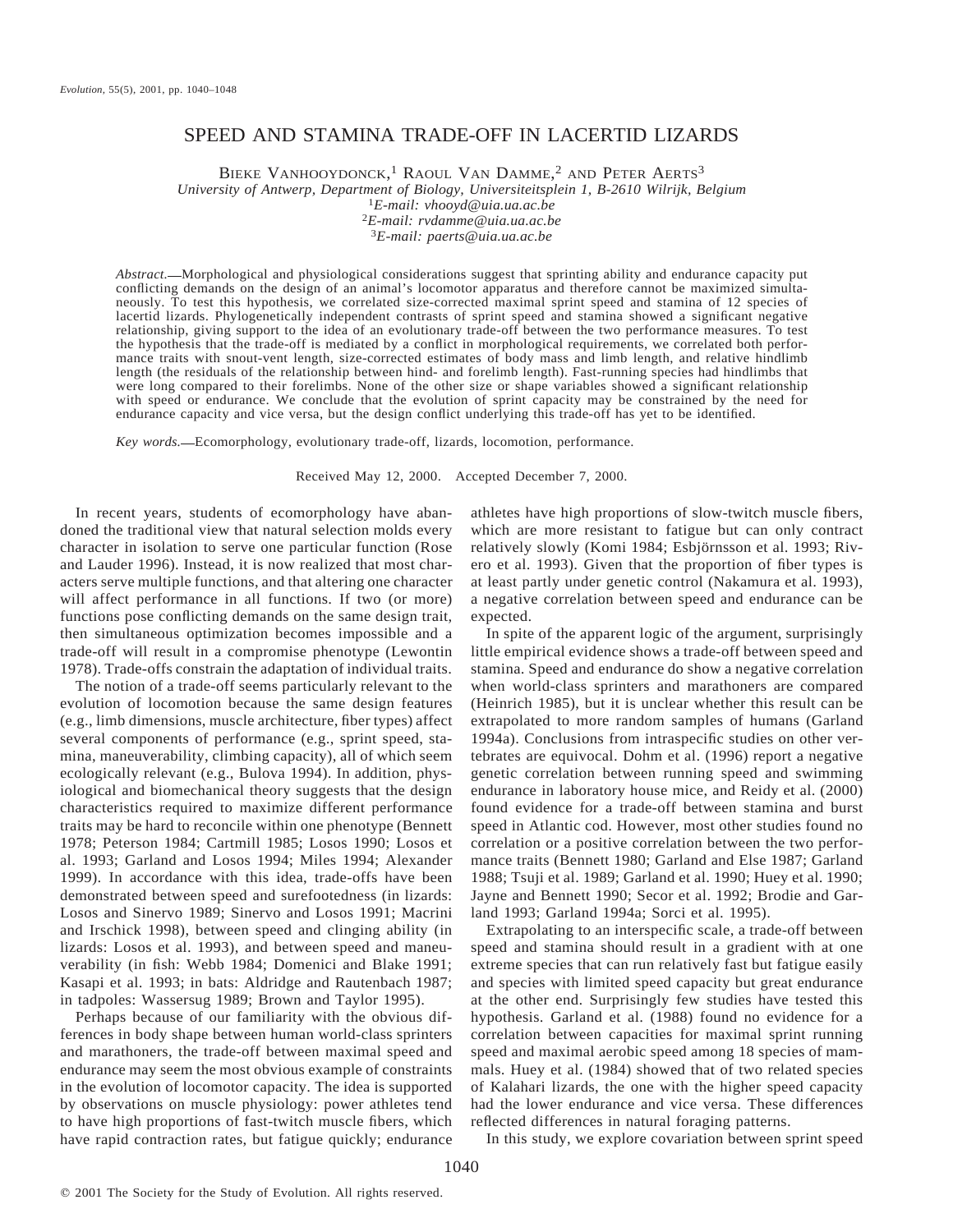and stamina of 12 species of lacertid lizards. The family Lacertidae is distributed over much of Eurasia and Africa, and species inhabit a wide range of habitats (e.g., tundra, alpine meadows, heath lands, Mediterranean scrub, tropical forests, deserts). Within these habitats, lacertids occupy a wide range of microhabitats that differ greatly in substrate, openness, and inclination (for details see Vanhooydonck and Van Damme 1999). In spite of their extensive ecological radiation, lacertid lizards have retained the same general body shape (Arnold 1989; Vanhooydonck and Van Damme 1999). For instance, in contrast to some other lizard families, no major adaptations of the locomotor apparatus (e.g., development of toe pads, loss of limbs) have occurred. Also, although quantitative data are mostly missing, most lacertids are highly active animals that move frequently in search of food or mates and use short bouts of fast locomotion to evade predators (Arnold 1987, 1998; Avery et al. 1987). The family of lacertid lizards therefore provides good opportunities to test for the existence of trade-off between stamina and speed.

#### MATERIALS AND METHODS

### *Animals*

We collected eight of the 12 species during the summers of 1996–1999 at different sites in Western Europe and the Canary Islands. The four remaining species (*Acanthodactylus pardalis, A. scutellatus, Latastia longicaudata,* and *Takydromus sexlineatus*) were obtained from the pet trade. Only adult individuals were used in this study. We sampled both males and (nongravid) females. With a one-way ANCOVA (snoutvent length [SVL] entered as covariate) for each species separately, we tested whether performance differed between the two sexes (see Cullum 1998). Of the 12 species, males and females differed in sprint speed in *A. pardalis* ( $P = 0.03$ ; males faster than females), whereas endurance differed between males and females in *Podarcis muralis* ( $P = 0.03$ ; males more stamina than females) and *Podarcis sicula* ( $P =$ 0.02; females more stamina than males). Given the inconsistency of the foregoing differences, we pooled the data for both sexes in subsequent analyses. Number of male and female individuals per species, morphometrics, sprint speed, and endurance are given in Table 1.

We transported all lizards to the laboratory at the University of Antwerp, Belgium. Small species ( $SVL < 80$  mm) were housed in groups of four or five individuals, with species kept apart, in glass terraria (100 x 50 cm) with a sandy substrate. To prevent possible effects of social dominance on performance (John-Alder and Joos 1991; John-Alder et al. 1996), lizards were offered access to many hiding places (flat stones) and to several basking spots (100-W light/bulbs, providing heat and light for 10 h a day). For similar reasons, the larger species (i.e., *Lacerta bilineata* and *Gallotia galloti*) were housed individually in identical terraria. We fed them live crickets dusted with calcium daily. Water was always present.

## *Morphometrics*

We took the following external measurements on each individual to the nearest 0.01 mm, using digital calipers (Mi-

| TABLE 1. Species (number of males, number of females), morphometrics, and performance measures of the animals used in this study. Data are means and standard deviations per<br>species. |                           |                                                                                                            |                                                                              |                                                                  |                                                                                                      |                                        |
|------------------------------------------------------------------------------------------------------------------------------------------------------------------------------------------|---------------------------|------------------------------------------------------------------------------------------------------------|------------------------------------------------------------------------------|------------------------------------------------------------------|------------------------------------------------------------------------------------------------------|----------------------------------------|
| Species (N)                                                                                                                                                                              | Snout-vent length<br>(mm) | Body mass<br>છે                                                                                            | Hindlimb length<br>(mm)                                                      | Forelimb length<br>mm                                            | Sprint speed<br>$\text{cm/s}$ )                                                                      | Endurance at 0.22 m/s<br>$\widehat{s}$ |
| Gallotia galloti (6, 9)                                                                                                                                                                  | $98.53 \pm 16.24$         | 25.44                                                                                                      | 8.61<br>$45.39 =$                                                            | 4.85<br>30.90                                                    | 51.84<br>$193.44 \pm$                                                                                | 103.27<br>$311.38 +$                   |
| Lacerta oxycephala (9, 7)                                                                                                                                                                | $56.77 \pm 2.80$          | $50.12 \pm 1$<br>4.78 $\pm$ 0                                                                              | $^{89}$<br>$24.72 +$                                                         | 1.66<br>17.22                                                    |                                                                                                      | 39.34<br>$109.60 \pm$                  |
| Lacerta bedriagae (10, 5)                                                                                                                                                                | $11.73 \pm 6.11$          | 2.60<br>$9.56 \pm 7$                                                                                       | $\tilde{\omega}$<br>$31.16 \pm$                                              | 2.03<br>$21.61$ :                                                | 59.64<br>$178.66 \pm$                                                                                | $437.60 +$                             |
| Lacerta vivipara (8, 12)                                                                                                                                                                 | $46.41 \pm 3.18$          |                                                                                                            | $\ddot{6}$<br>$16.77 \pm$                                                    | 0.91<br>12.76                                                    | 23.46<br>%6.56 ±                                                                                     | 241.27<br>$370.33 \pm$                 |
| Podarcis sicula (10, 5)                                                                                                                                                                  | $68.23 \pm 2.29$          | $\frac{0.58}{1.10}$                                                                                        | 30.89                                                                        |                                                                  | 37.11<br>$166.91 \pm$                                                                                | 94.89<br>266.07 ±                      |
| Podarcis muralis (10, 11)                                                                                                                                                                | $52.08 \pm 5.24$          | 0(1)                                                                                                       |                                                                              | 19.23<br>13.39                                                   | 97.13                                                                                                | 57.04<br>$184.9 \pm$                   |
| Podarcis tiliguerta (10, 4)                                                                                                                                                              | $56.87 \pm 2.55$          | 0.61<br>$\begin{array}{r} 3.84 \pm 1 \\ 7.02 \pm 1 \\ 3.17 \pm 1 \\ 4.77 \pm 1 \\ 28.44 \pm 1 \end{array}$ | $2.56$<br>$3.15$<br>$1.64$<br>$19.92 \pm 19.41 \pm 26.41 \pm 1$<br>40.65 ± 1 | $\begin{array}{c} 1.37 \\ 2.15 \\ 1.21 \end{array}$<br>$16.89 -$ | 47.02<br>$\begin{array}{r} 213.64 \pm 1 \\ 154.59 \pm 1 \\ 267.95 \pm 1 \\ 132.81 \pm 1 \end{array}$ | 67.03<br>$194.79 \pm$                  |
| Lacerta bilineata (4, 2)                                                                                                                                                                 | 11.16<br>$92.69 \pm 1$    | 6.00                                                                                                       |                                                                              | 0.67<br>$\ddagger$<br>26.35                                      | 55.95                                                                                                | 144.22<br>$276.60 =$                   |
| Takydromus sextineatus (6, 3)                                                                                                                                                            | $51.79 \pm 2.61$          | 0.48                                                                                                       | 2.40<br>1.05<br>$17.94 \pm$                                                  | 1.16<br>14.45                                                    | 38.81                                                                                                | $93.56 \pm$                            |
| Acanthodactylus pardalis (9, 3)                                                                                                                                                          | $59.22 \pm 2.52$          | 0.84<br>$2.79 = 6.73$                                                                                      | $+1$<br>27.77                                                                | 1.01<br>17.29                                                    |                                                                                                      | $+$<br>87.83                           |
| Acanthodactylus scutellatus (2, 2)                                                                                                                                                       | $67.70 \pm 8.11$          | $\frac{0}{1}$<br>$\frac{0}{4}$<br>8.09                                                                     | 2.127<br>7.27<br>$33.96 \pm$                                                 | 4.08<br>20.19                                                    |                                                                                                      | 27.79<br>74.22                         |
| Latastia longicaudata (4, 5)                                                                                                                                                             | $73.83 \pm 5.77$          | 8.61                                                                                                       | 2.56<br>$+1$<br>34.55 :                                                      | 1.73<br>20.54                                                    | $261.67 \pm 67.40$<br>$279.51 \pm 25.59$<br>$334.45 \pm 52.14$                                       | 18.62<br>$51.71$ $^{\circ}$            |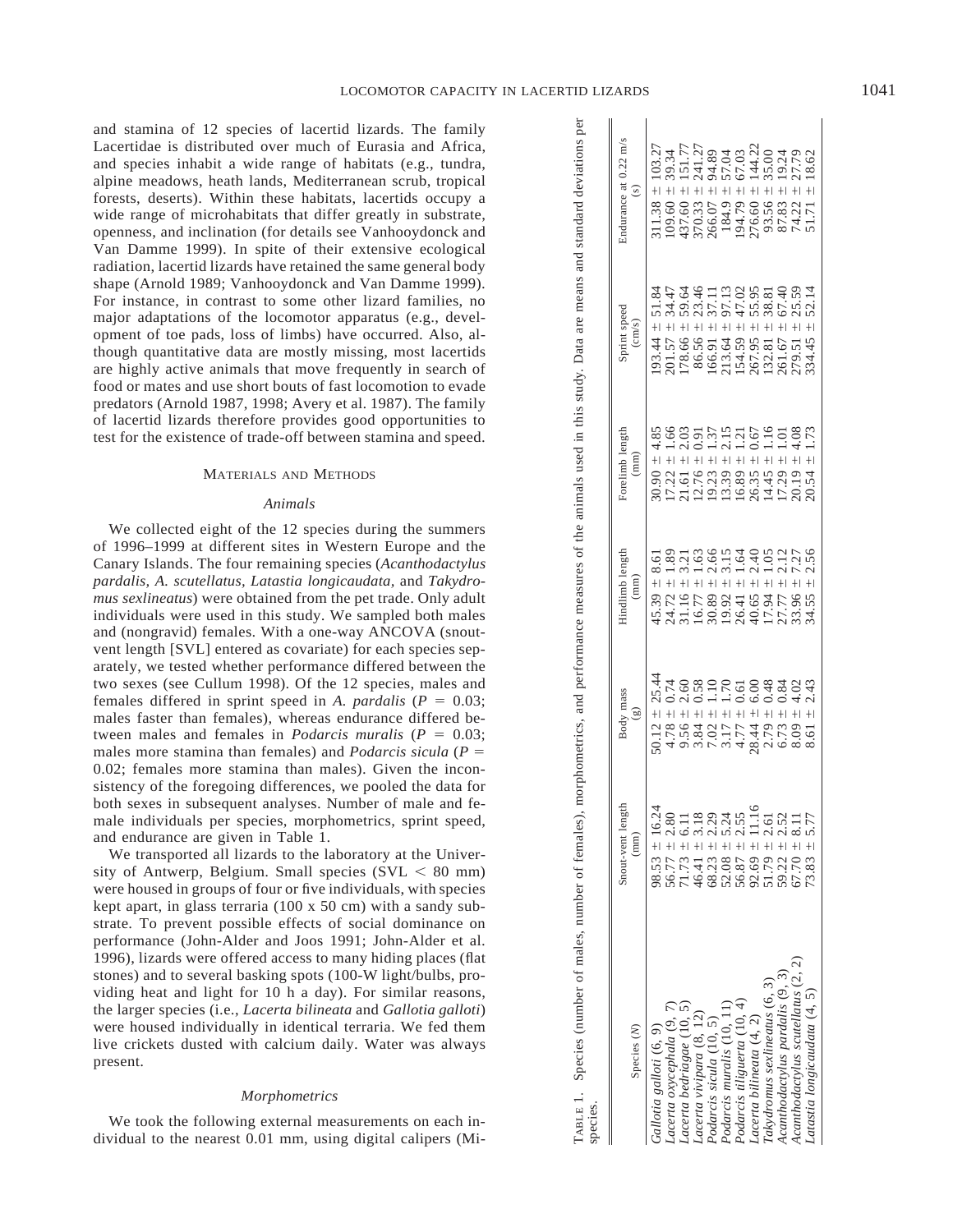tutoyo, Ltd., Telford, U.K., CD-15DC): SVL (measured from the tip of the snout to the posterior edge of the anal scale) and length of thigh (from the hip joint to the knee joint), calf (from knee joint to ankle), midfoot (from ankle to the base of the third toe), upper arm (from shoulder joint to elbow), lower arm (from elbow to wrist), and midhand (from the wrist to the base of the third finger). All measurements were done on live, unanesthetized animals. The limb measurements were always taken on the left limbs. All animals were weighed on an electronic balance to the nearest 0.01 g (A & D Instruments, Ltd., Abingdon, U.K. FX-3200). The sum of thigh, calf, and mid/foot length (hereafter referred to as total hindlimb length) and the sum of upper arm, lower arm, and mid/ hand length (hereafter referred to as total forelimb length) were used in subsequent analyses. Thus, our measurement of limb length does not correspond to the measure of limb span (e.g., Bonine and Garland 1999), which takes variation in width of the pelvis into account.

We calculated the means per species of all morphological variables and logarithmically  $(log_{10})$  transformed them before statistical analyses.

## *Performance Testing*

Sprint speed was quantified on a 2.5-m long racetrack with a cork substrate. The lizards were chased down the track toward a black cloth sack. Eight pairs of photocells, placed at 25-cm intervals in the middle part of the track, registered when a lizard passed. The elapsed time between passing two subsequent cells was stored in the computer and sprint speed over each interval was calculated. We tested each animal five times. Between two trials, lizards were allowed to recover for at least 1 h. Sprint speed was not consistently highest in the first trial, so a resting period of 1 h seems sufficient in these lizards. As an estimate of maximal sprint performance, we used the highest speed over any 25-cm interval. Following procedures outlined in van Berkum and Tsuji (1987), we eliminated bad-quality trials. This was seldom necessary, because most individuals readily ran down the track or did so after mild stimulation (a gentle tap on the base of the tail).

We measured endurance as the running time until exhaustion on a treadmill moving at a low and constant speed (0.22 m/s). This speed was imposed by the mechanic properties of the treadmill used, but it is not atypical for undisturbed lacertid lizards (see Huey and Pianka 1981; Avery et al. 1987). After a short burst at the beginning of the experiment (typically over the full length of the moving belt), most individuals quieted down and moved at speeds near the speed of the treadmill. A mild stimulation sufficed to keep them going. On rare occasions, lizards engaged in frantic activity for a longer period of time. In these cases, the experiment was stopped and the animals given another trial after a 1-h period of rest (see also Garland 1994b).

Animals were considered exhausted when they did not show a righting response after being placed on their backs (Huey et al. 1990). Each lizard was tested three times over two days. As an estimate of maximal endurance, we used the longest running time over the three trials.

Prior to experimentation and between trials, we placed the animals for at least 1h in an incubator set at the different species selected body temperatures (32°C for *Lacerta vivi*para; 35°C for *G. galloti, Lacerta bedriagae, Lacerta oxycephala, L. bilineata, P. muralis, P. sicula, Podarcis tiliguerta,* and *T. sexlineatus*; 38°C for *A. pardalis*, *A. scutellatus*, and *L. longicaudata*). These temperatures are within the range of field active temperatures, see review in Castilla et al. (1999). Sprint speed and endurance were measured on different days. All performance tests were carried out by the same person (B. Vanhooydonck) and within weeks after the animals were captured.

We calculated the means per species of sprint speed and endurance, and logarithmically  $(log_{10})$  transformed them before statistical analyses.

# *Nonphylogenetic Analyses*

The logarithmically transformed means per species of mass, total hindlimb length, total forelimb length, sprint speed, and endurance were regressed against the logarithmically transformed means per species of SVL and residuals were calculated. Hereafter, we will refer to these variables as residual mass, residual total hindlimb length, residual total forelimb length, residual sprint speed, and residual endurance, respectively.

Additionally, we regressed the logarithmically transformed means per species of total hindlimb length against the logarithmically transformed means per species of total forelimb length and calculated the residuals. Hereafter, we will refer to this variable as relative hindlimb length.

To test for a correlation between both performance measures, we performed a Pearson product moment correlation on residual sprint speed and residual endurance.

We performed a backward stepwise multiple regression with one of the performance measures (i.e., residual sprint speed or residual endurance) as dependent variable and the four morphological traits (residual mass, residual total hindlimb length, residual total forelimb length, and relative hindlimb length) as independent variables to test whether differences in performance can be explained by differences in morphology.

# *Phylogenetic Analyses*

Because species share parts of their evolutionary history, they cannot be considered independent datapoints (Felsenstein 1985, 1988; Harvey and Pagel 1991; Garland et al. 1993). Independence of datapoints, however, is one of the basic assumptions in traditional statistical analyses. In recent years, various methods and computer programs have been developed to take phylogenetic relationships into account in statistical analyses (see Harvey and Pagel 1991; Garland et al. 1993; Losos and Miles 1994). We used the independent contrast approach (Felsenstein 1985, 1988) in the present study.

We calculated the independent contrasts of the logarithmically transformed means per species of SVL, mass, total hindlimb length, total forelimb length, sprint speed, and endurance using the PDTREE program (Garland et al. 1999). Subsequently, we regressed the contrasts (of the logarithmically transformed means per species) of mass, total hindlimb length, total forelimb length, sprint speed, and endur-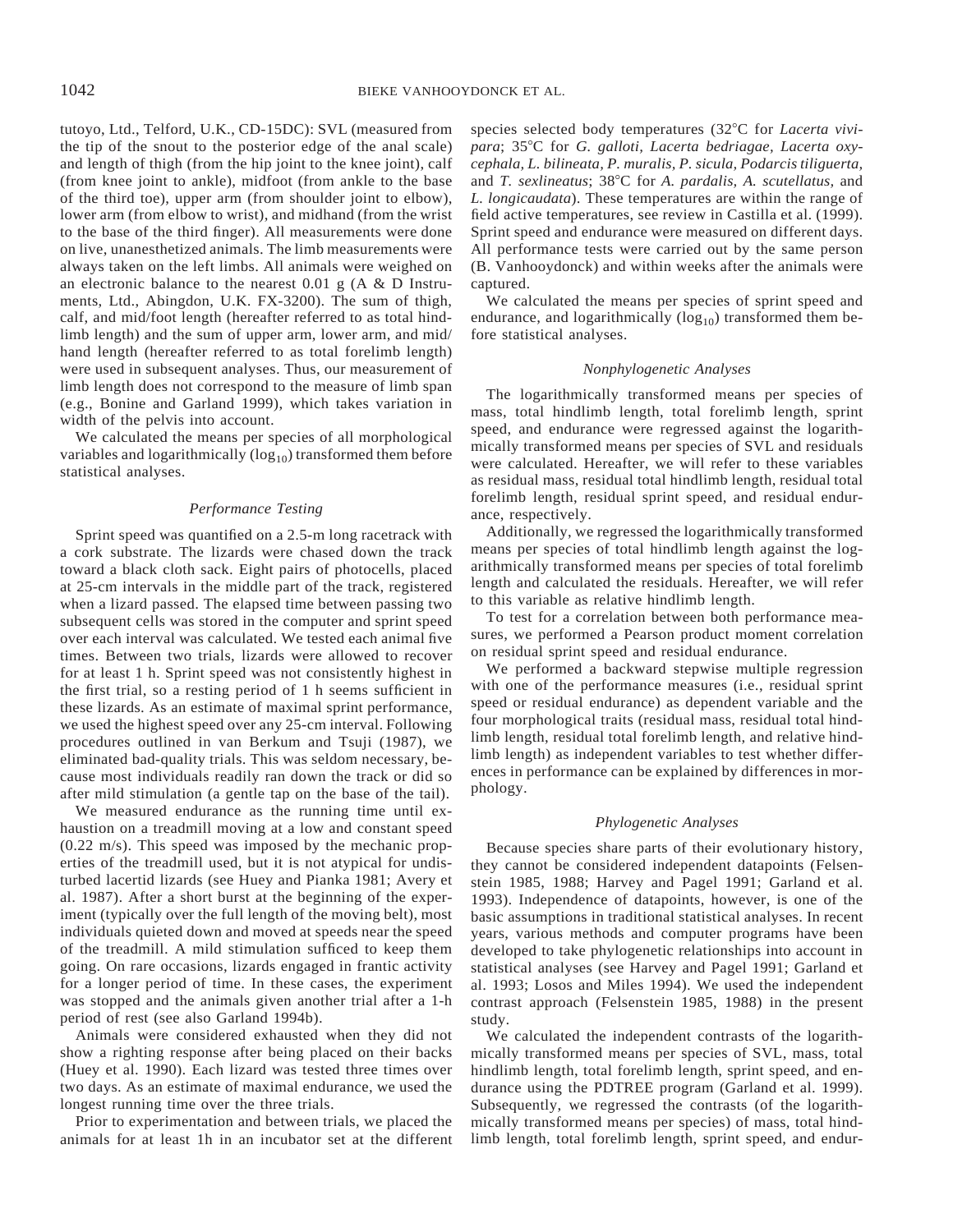Figure 1.

ance against the contrasts (of the logarithmically transformed means per species) of SVL and calculated residuals. Hereafter, we will refer to these variables as residual contrast of mass, residual contrast of total hindlimb length, residual contrast of total forelimb length, residual contrast of sprint speed, and residual contrast of endurance, respectively.

Also, we regressed the contrasts (of the logarithmically transformed means per species) of total hindlimb length against the contrasts (of the logarithmically transformed means per species) of total forelimb length and calculated the residuals. Hereafter, we will refer to this variable as relative contrast of hindlimb length.

The regressions on which the calculations of the residuals were based were forced through the origin (see Garland et al. 1992). To test for a correlation between the contrasts of both performance measures, we performed a Pearson product moment correlation on the residual contrasts of sprint speed and the residual contrasts of endurance through the origin using the PDTREE program (Garland et al. 1999).

We performed backward stepwise multiple regressions through the origin with the performance measures (i.e., residual contrasts of sprint speed or residual contrasts of endurance) as dependent variable and the morphological variables (i.e., residual contrasts of mass, residual contrasts of total hindlimb length, residual contrasts of total forelimb length, relative contrasts of hindlimb length) as independent variables. The *P*-value to remove a variable was set to 0.10.

The independent contrast method requires information on the topology and branch lengths of the phylogenetic tree. The phylogeny of the Lacertidae is incompletely resolved, and we had to use a combination of results from mitochondrial DNA (Harris et al. 1998; Harris and Arnold 1999) and morphological studies (Arnold 1983, 1989, 1998) to compile a tree that is the best approximation at the moment (Fig. 1). Some unresolved polytomies remain. However, all attempts of phylogeny reconstruction in lacertids, even the most recent ones using molecular techniques, have been unable to resolve these relationships and the polytomies might in fact represent explosive speciation events (Arnold 1989; Harris et al. 1998; Harris and Arnold 1999; Fu 2000). Therefore, we considered the unresolved nodes as hard polytomies (see Purvis and Garland 1993). Because few data are available on the divergence times within lacertids, we set all branch lengths to unity. It has been shown that the actual length of the branches does not usually have substantial effects on the results of phylogenetic analyses (Martins and Garland 1991; Walton 1993; Irschick et al. 1996; Díaz-Uriarte and Garland 1998). Moreover, checks of branch lengths with the PDTREE program did not show any significant correlation between the absolute values of the standardized contrasts and their standard deviations (Garland et al. 1992).

## **RESULTS**

## *Nonphylogenetic Analyses*

Residual sprint speed correlated negatively with residual endurance in the 12 species ( $r = -0.79$ ,  $t_{10} = -4.02$ ,  $P =$ 0.002; Fig. 2A). Species with relative high sprint capacities had the lowest endurance and vice versa.

Backward stepwise multiple regression with residual sprint



ertid lizard species included in this study. The phylogeny is incompletely resolved and this tree should be considered a currently best approximation. However, polytomies were treated as hard for purposes of analyses with phylogenetically independent contrasts. Symbols refer to habitat use, as stated in the literature (see Arnold 1998; Vanhooydonck and Van Damme 1999): ●, ground-dwelling in open habitats;  $\blacksquare$ , ground-dwelling in vegetated habitats;  $\blacktriangle$ , saxicolous.

speed as dependent variable resulted in a significant model that included residual total hindlimb length and residual total forelimb length ( $r = 0.72$ ,  $F_{2,9} = 4.87$ ,  $P = 0.037$ ; partial correlations:  $r = 0.71$ ,  $t_{10} = 3.00$ ,  $P = 0.015$  and  $r = -0.57$ ,  $t_{10} = -2.06$ ,  $P = 0.07$ , respectively). Thus, species with long hindlimbs and short forelimbs, both relative to their SVL, are the fastest sprinters. Residual body mass and relative hindlimb length were not retained in the model (partial correlations: all  $P > 0.35$ ). In bivariate analyses, residual total hindlimb length tends to be positively correlated with residual sprint speed ( $r = 0.54$ ,  $t_{11} = 2.01$ ,  $P = 0.07$ ; Fig. 3A), whereas residual total forelimb length is not correlated with residual sprint speed ( $r = -0.20$ ,  $t_{11} = 0.63$ ,  $P = 0.54$ ; Fig. 3B).

Backward stepwise multiple regression with residual endurance as dependent variable did not result in a significant model ( $r = 0.58$ ,  $F_{4,7} = 0.90$ ,  $P = 0.51$ ). Differences in residual endurance cannot be adequately explained by any of the morphological variables (partial correlations: all  $P$ ) 0.12).

# *Phylogenetic Analyses*

The residual contrasts of sprint speed and the residual contrasts of endurance correlated negatively ( $r = -0.75$ ,  $t_{10}$ )  $-3.59$ ,  $P = 0.005$ ; Fig. 2B).

Backward stepwise multiple regression with residual contrasts of sprint speed as dependent variable resulted in a model that included the residual contrasts of hindlimb length and

Gallotia galloti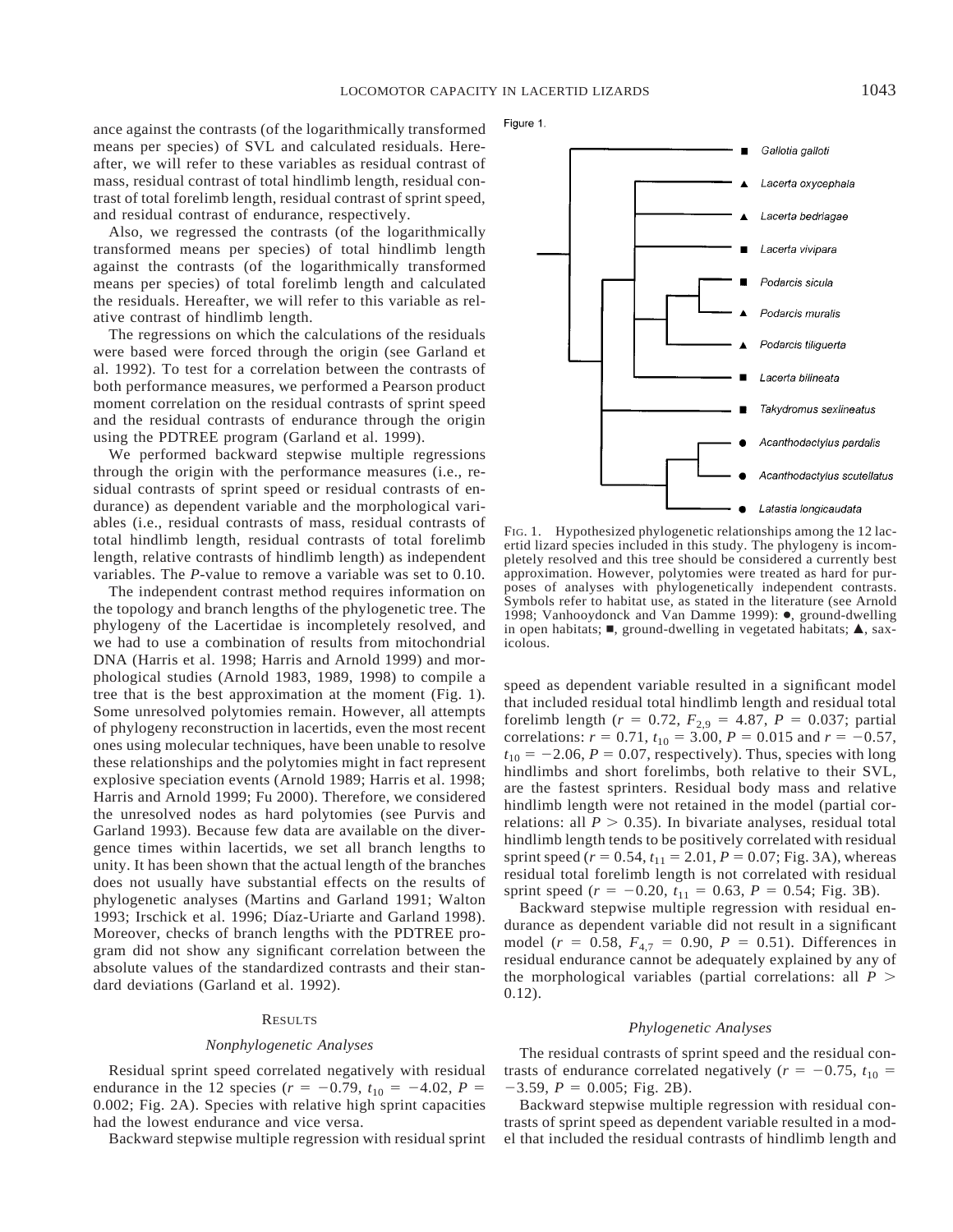Figure 2.



FIG. 2. The negative correlation between sprint speed and endurance for the 12 species: (A) residuals of the logarithmically transformed means per species of sprint speed and endurance  $(r =$  $-0.79$ ); (B) residuals of the phylogenetic contrasts of the logarithmically transformed means per species of sprint speed and endurance ( $r$  through origin =  $-0.75$ ). The symbols in (A) refer to habitat use  $(•, ground-dwelling in open habitats;  $■$ , ground-dwelling in$ vegetated habitats;  $\blacktriangle$ , saxicolous). The residual contrasts of sprint speed in (B) are positivized (see Garland et al. 1992).

residual contrasts of forelimb length, but that was not significant ( $r = 0.59$ ,  $F_{2,9} = 2.37$ ,  $P = 0.15$ ; partial correlations:  $r = 0.56$ ,  $t_9 = 2.05$ ,  $P = 0.07$  and  $r = -0.53$ ,  $t_9 = -1.88$ ,  $P = 0.09$ , respectively). In bivariate analyses, neither the residual contrasts of total hindlimb length ( $r = 0.30$ ,  $t_{10} =$ 0.99,  $P = 0.35$ ; Fig. 3C) nor the residual contrasts of sprint speed were correlated with the residual contrasts of forelimb length ( $r = -0.20$ ,  $t_9 = -0.65$ ,  $P = 0.53$ ; Fig. 3D). Residual contrasts of mass and relative contrasts of hindlimb length were nonsignificant predictors of the residual contrasts in sprint speed (all partial correlations:  $P > 0.46$ ).

None of the residual contrasts of the four morphological variables (i.e., residual contrasts of mass, residual contrasts of total hindlimb length, residual contrasts of total forelimb length, relative contrasts of hindlimb length) explained the variation in the residual contrasts of endurance (backward stepwise multiple regression;  $r = 0.42$ ,  $F_{4,7} = 0.38$ ,  $P =$ 

0.82). Therefore, differences in the residual contrasts of endurance cannot be adequately explained by the differences in the residual contrasts of any morphological variable (partial correlations: all  $P > 0.19$ ).

### **DISCUSSION**

Our values for sprint speed are similar to those reported in the literature (*L. vivipara*: 90 cm/s [Van Damme et al. 1991]; *P. tiliguerta*: 216 cm/s [Van Damme et al. 1989]; *P. muralis*: 181 cm/s [Bauwens et al. 1995] and 176 cm/s [Avery et al. 1987]). Recently, studies using high-speed treadmills have shown that some large, fast species of lizards may not be able attain their maximal sprint speed on short racetracks like ours (Jayne and Ellis 1998; Bonine and Garland 1999). However, this seems unlikely for the lacertid species in our study. Preliminary data obtained by filming several lacertid species with high-speed video cameras suggest that sprinting in lacertids is explosive, with top velocities being reached within milliseconds after departure from rest (similar results were found for lizards of comparable size of other families; Huey and Hertz 1982; Irschick and Jayne 1999).

Our values for treadmill endurance are not directly comparable to any reported previously for lacertids (Garland 1994b; Sorci et al. 1995) because we used a different belt speed (cf. Garland 1994b) and a different criterion to judge whether animals were exhausted. Moreover, Sorci et al. (1995) measured stamina of hatchling *L. vivipara* only.

The species in our dataset are not randomly distributed across the speed-stamina performance space (the plane described by all possible combinations of the two performance traits; Miles 1994). Two regions of the space are left empty: no species score poorly on both tests (lower left corner in Fig. 2), and no species excel in both locomotor functions simultaneously (upper right corner in Fig. 2). Gaps in performance spaces can be explained by two general hypotheses: developmental constraint and natural selection (Raup 1966).

We do not see how developmental constraints could prevent the evolution of a lizard with low sprint capacities and low stamina; a simple reduction of limb musculature would probably do the trick. Thus, the lack of such species is probably attributable to selection working on either or both performance traits. In the absence of quantitative data on habitat use, foraging modes, and antipredator behavior of the species examined, we can only speculate on the nature of these selective forces. Figure 2 suggests that relatively low running capacity can be tolerated in densely vegetated areas, but is selected against in open areas. This could be related to the tactics employed by lizards to evade predators in these two types of habitats. Lizards in open habitats must have the ability to dash quickly into hiding places that are typically several meters away, whereas lizards from more cluttered areas may rely more on crypsis or have to move only over a small distance. Figure 2 also suggests that relatively low endurance is perhaps permissible in open areas, but not in vegetated habitats. It is our experience that lacertid lizards usually do not run for extended periods when trying to escape predation and therefore, stamina is probably not an important aspect of their antipredator behavior. In these lizards, the ecological relevance of endurance capacity is more likely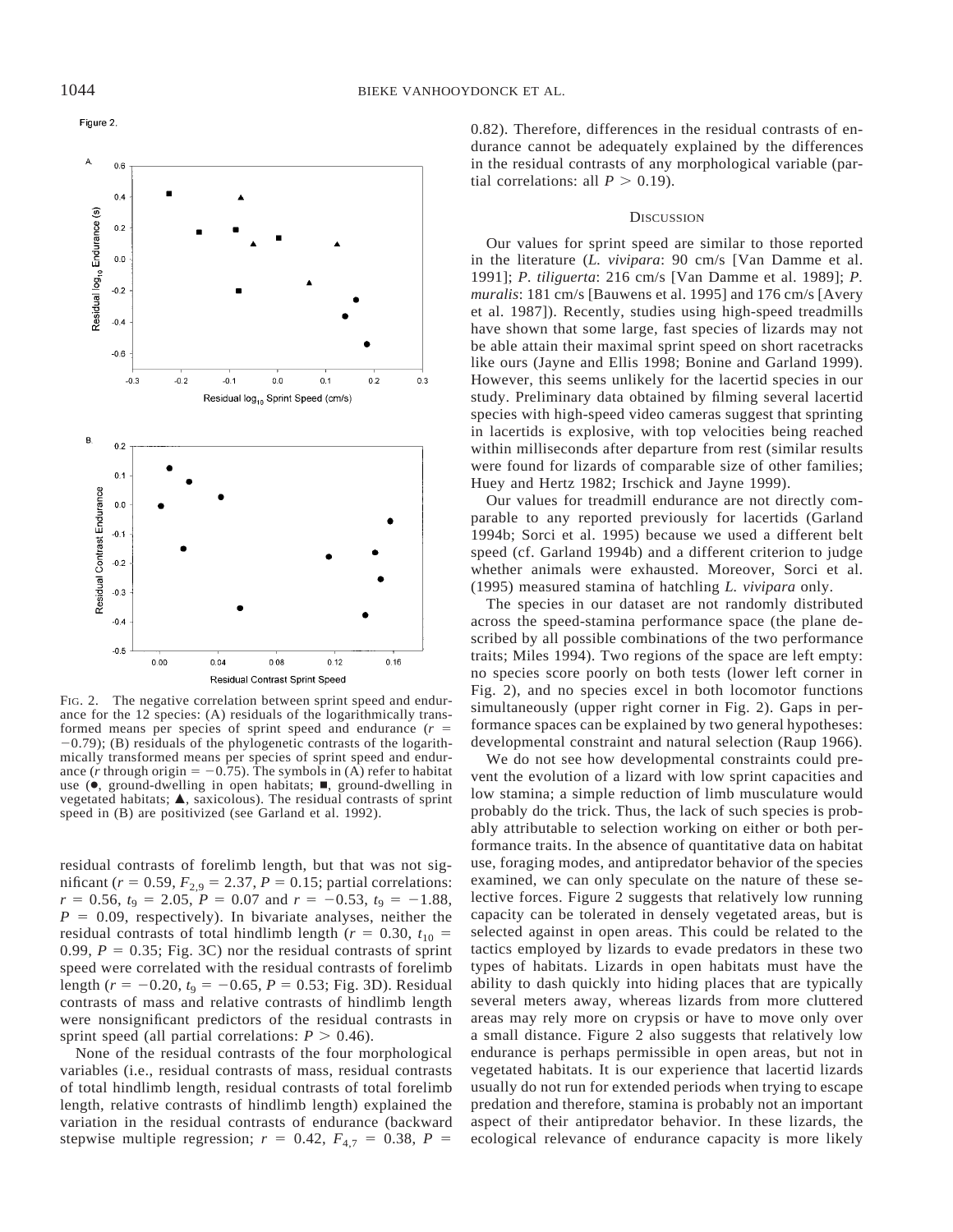



FIG. 3. The bivariate relationships between the morphological traits and sprint speed: (A) the residuals of the logarithmically transformed means per species of total hindlimb length and sprint speed tend to be positively correlated  $(r = 0.54)$ ; (B) the residuals of the logarithmically transformed means per species of total forelimb length and sprint speed are not correlated  $(r = -0.20)$ ; (C) the residuals of the phylogenetic contrasts of the logarithmically transformed means per species of total hindlimb length and sprint speed are not correlated  $(r = 0.30)$ ; (D) the residuals of the phylogenetic contrasts of the logarithmically transformed means per species of total forelimb length and sprint speed are not correlated ( $r = -0.20$ ). The symbols in (A) and (B) refer to habitat use ( $\bullet$ , ground-dwelling in open habitats;  $\blacksquare$ , ground-dwelling in vegetated habitats;  $\blacktriangle$ , saxicolous). The residual contrasts of total hindlimb length and total forelimb length are positivized in (C) and (D), respectively (see Garland et al. 1992).

situated in foraging or social behavior (see also Garland 1999; Robson and Miles 2000). Most lacertids are actively foraging lizards (Stamps 1977; Pianka et al. 1979; Arnold 1989), and males of several species are known to defend territories against conspecifics (Edsman 1990; Olsson 1994; Salvador et al. 1996; Molina-Borja et al. 1998). Low visibility in densely vegetated habitats may require more extensive foraging and patrolling movements and, thus, higher endurance. However, these are only inferences. To test these hypotheses, we are currently gathering data on the ecology and behavior of these species.

A third explanation for the empty lower left corner in Figure 2 is incomplete sampling. With only 12 species in our dataset, we might easily have missed the species that are slow and easily fatigued. However, we think poor scores for

both these performance traits could only be tolerated in circumstances with extremely low predation pressure, for instance, if species lived in predator-free environments, have developed a secretive lifestyle, or possess a highly effective armature (cf. molochs; Pianka and Pianka 1970), or when slow muscles appear to be very efficient in an energetic sense (cf. turtles; Alexander 1995). To our knowledge, these circumstances are found in no lacertid species.

How can we explain the absence of champion species (with high running capacities and high endurance; cf. *Cnemidophorus tigris,* Garland 1994b; Bonine and Garland 1999) within the lacertids? In this case, selection seems unlikely, unless a phenotype that simultaneously maximizes speed and stamina would compromise some other important function. Clearly, design components that affect stamina and speed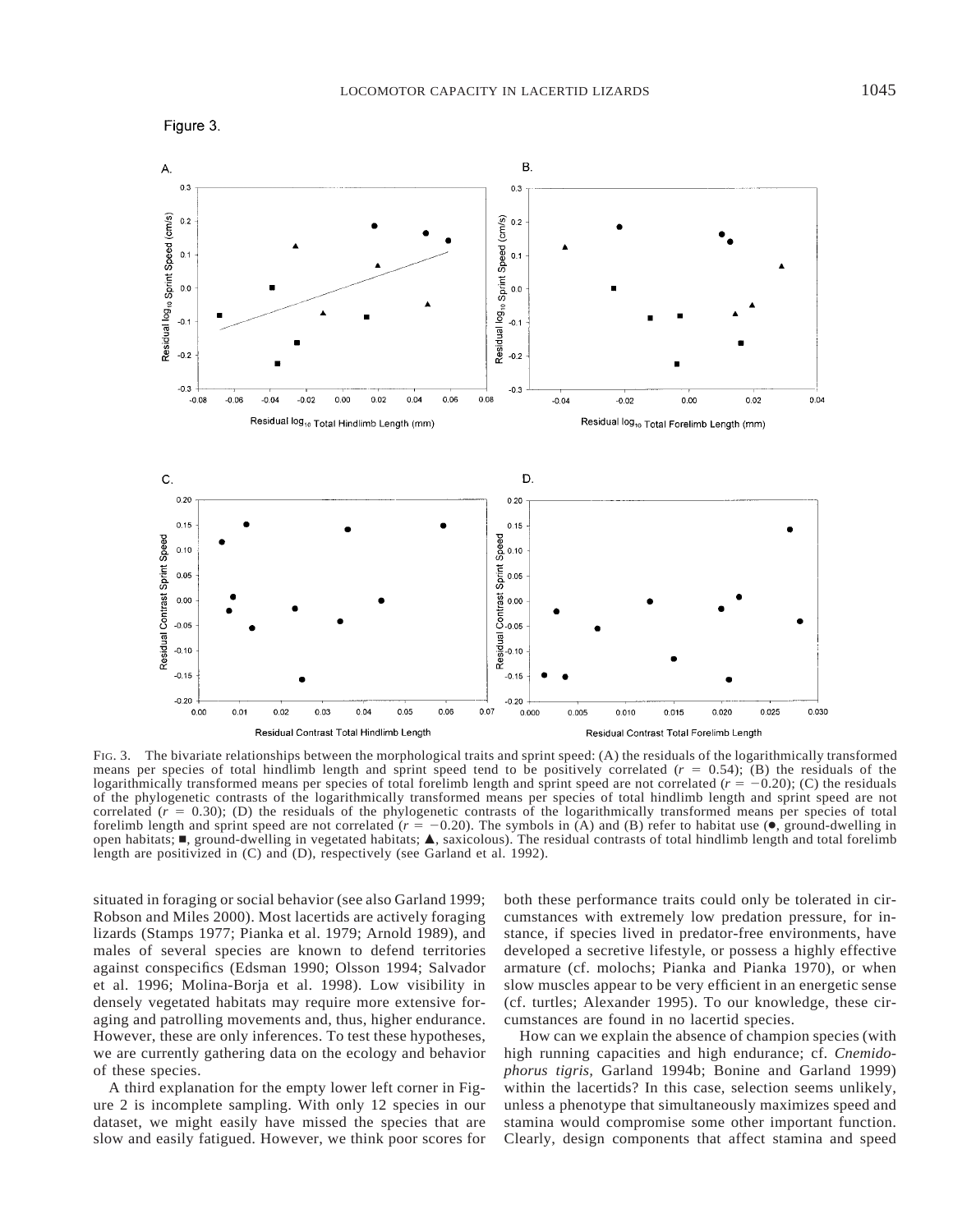may affect other aspects of locomotion (e.g., climbing capacity, maneuverability) or other bodily functions (e.g., respiration, Carrier 1987, 1991; but see Wang et al. 1997). This would mean that the performance space is not adequately described by the two traits considered here, and more dimensions should be included (see also Bennett 1989).

A more commonly held standpoint would be that developmental constraints preclude the combination of high speed and stamina within a single phenotype. A trade-off between the two performance traits can be expected on simple biomechanical (Alexander 1999) and physiological grounds (Bennett 1978). Massive muscles, especially around the limbs, would aid animals in attaining high sprint speeds, but this could come at the expense of increased costs of locomotion and, thus, decreased stamina (McMahon 1984; also compare the muscular appearance of world class sprinters to the slender build of marathoners). Limb length, through its effect on stride length, should correlate positively with sprint speed (Pianka and Pianka 1976; Tsuji et al. 1989; Garland and Losos 1994; Bauwens et al. 1995; Bonine and Garland 1999), but may correlate negatively with the economy of running (McMahon 1984; Tsuji et al. 1989; Van Damme et al. 1998). High hindlimb:forelimb ratios could be beneficial to sprinting species, because the short forelimbs do not impede the movement of the long hindlimbs (Snyder 1962; Sukhanov 1968; Losos 1990); sustained locomotion at low speeds with unequal hind- and forelimb lengths might be energetically more demanding.

Our data give very limited support to these ideas. Among the 12 lacertid species, the tendency is for fast-sprinting species to have long hindlimbs and short forelimbs for their body size. None of the body shape characteristics measured affect endurance capacity. It should be noted, however, that the statistical power of the multiple regressions used are small, because the sample size is only 12. Also, our analysis of shape differences is limited to a small number of external characteristics that were easy to measure on live animals. We did not estimate masses of individual muscles, lever arms, or other aspects of the muscular-skeletal architecture that could mediate a trade-off between speed and stamina. Identifying the specific morphological characteristics responsible for the negative correlation (if any) is not an easy task, because many candidates exist. Moreover, previous studies indicate that subtle shifts in morphology may suffice to explain important differences in ecology (Moreno and Carrascal 1993; Van Damme et al. 1998). In an attempt to direct our search, we are currently examining gait characteristics (stride length, stride frequency, duty factor, step length) of the species in this study.

More likely, however, a trade-off between sprint speed and endurance would result from constraints at the physiological level. Physiologists predict a trade-off between speed and stamina because different muscle fiber types (i.e., fast-twitch and slow-twitch) enhance different performance traits (i.e., speed capacity and endurance, respectively) and because the total amount of muscle fibers may be limited (Komi 1984; Esbjörnsson et al. 1993; Rivero et al. 1993). Moreover, in a comparison of two lacertid species, differences in locomotor capacity were reflected in differences in physiological characteristics (see also Bennett et al. 1984; Huey et al. 1984). Unfortunately, we have no data on the composition of muscle fiber types in our species (typifying muscle fibers requires sacrificing animals and many of the species used are protected), so we cannot test this idea at the moment. Recently, Bonine et al. (2000) have reported a negative relationship between the percentage of fast glycolytic and fast oxidativeglycolytic fibers in the iliofibularis muscle of phrynosomatid lizards.

Our results contradict intraspecific studies on snakes and lizards (Bennett 1980; Garland and Else 1987; Garland 1988, 1994a; Tsuji et al. 1989; Garland et al. 1990; Huey et al. 1990; Jayne and Bennett 1990; Secor et al. 1992; Brodie and Garland 1993; Sorci et al. 1995). Possibly, the design and performance variation among individuals within a population is too small to detect a trade-off. Moreover, other characteristics of individual animals (e.g., condition, motivation) may influence stamina and speed in the same direction, further masking the negative relationship. Differences in ecology are obviously much larger among species than among individuals, which should result in more clear-cut differences in design and performance. Interestingly, the one study of lizards that looked at this issue on an interspecific scale did find indications of a trade-off (Bennett et al. 1984; Huey et al. 1984). Of two species of Kalahari lacertids, the widely foraging *Heliobolus lugubris* had greater stamina but lower sprint capacity than the sit-and-wait predator *Pedioplanis lineoocellata.* The former also had higher rates of oxygen consumption, lower anaerobic scope, and greater relative heart mass and hematocrit than the latter. No differences were found in relative hindlimb muscle mass, myoglobin concentration, muscle enzyme activity, or contractile properties of the iliofibularis muscle.

## ACKNOWLEDGMENTS

We thank J. Scholliers for taking care of the animals. A. Herrel, D. Bauwens, T. Garland Jr., and an anonymous reviewer provided constructive comments on an earlier draft of the manuscript. This work was supported by an IWT-grant (no. 951359) to BV, a FWO-Vl. grant (G. 0221.96), and a GOA-BOF project (University of Antwerp 1999) to RVD. RVD is a senior research assistant and PA a research director at the Science Fund-Flanders (FWO-Vl).

#### LITERATURE CITED

- Aldridge, H. D. J. N., and I. L. Rautenbach. 1987. Morphology, echolocation and resource partitioning in insectivorous bats. J. Anim. Ecol. 56:763–778.
- Alexander, R. M. 1995. Exploring biomechanics: animals in motion. Scientific American Library, New York.
- -. 1999. Energy for animal life. Oxford Univ. Press, Oxford, U.K.
- Arnold, E. N. 1983. Osteology, genitalia and the relationships of *Acanthodactylus* (Reptilia: Lacertidae). Bull. Brit. Mus. (Nat. Hist.) Zool. 44:291–339.
- -. 1987. Resource partition among lacertid lizards in southern Europe. J. Zool. (Lond.) 1:739–782.
- . 1989. Towards a phylogeny and biogeography of the Lacertidae: relationships within an Old-World family of lizards derived from morphology. Bull. Brit. Mus. Nat. Hist. (Zool.) 55: 209–257.
- ———. 1998. Structural niche, limb morphology and locomotion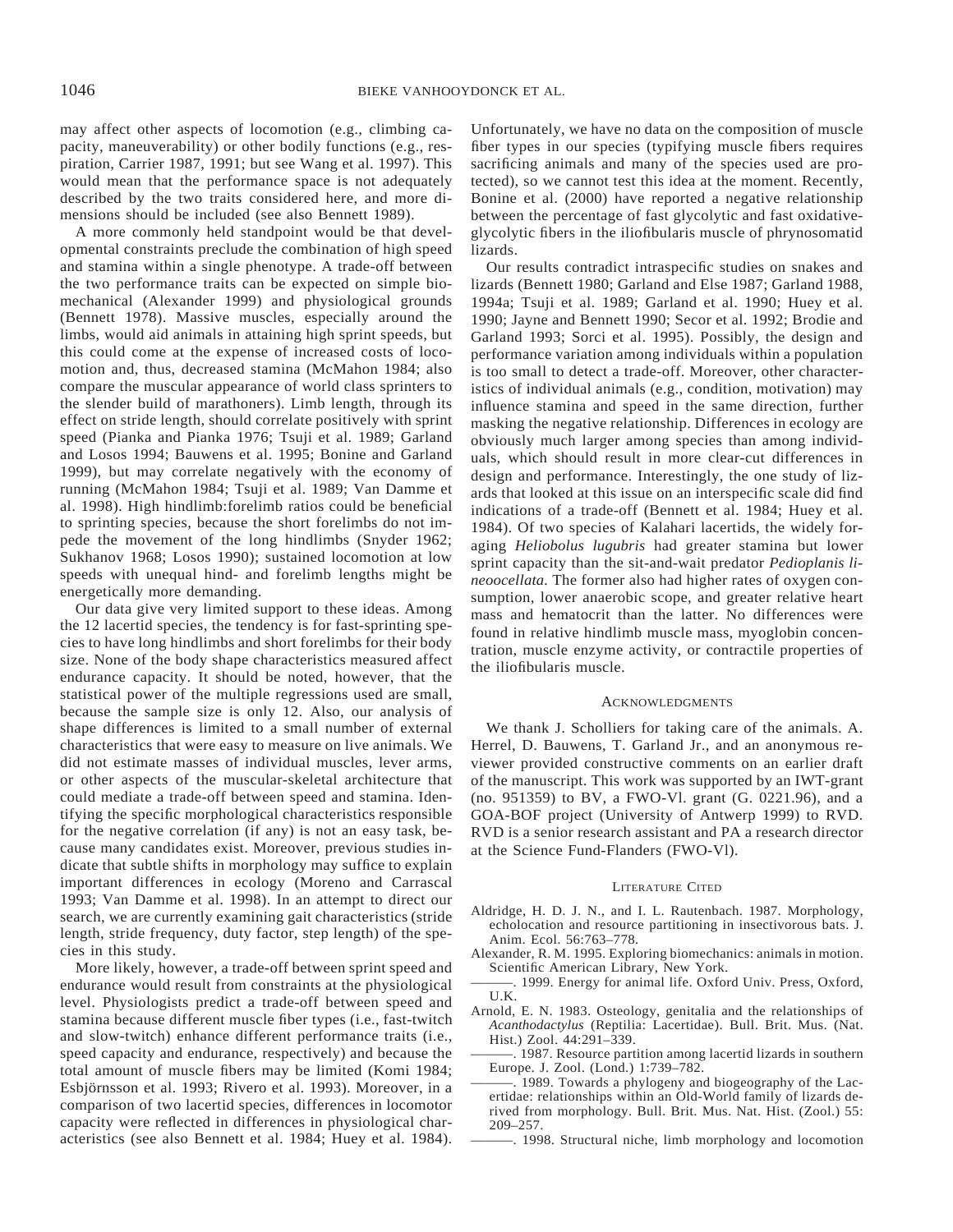in lacertid lizards (Squamata, Lacertidae); a preliminary survey. Bull. Brit. Mus. (Nat. Hist.) Zool. 64:63–89.

- Avery, R. A., C. F. Mueller, S. M. Jones, J. A. Smith, and D. J. Bond. 1987. Speeds and movement patterns of European lacertid lizards: a comparative study. J. Herpetol. 21:324–329.
- Bauwens, D., T. Garland Jr., A. M. Castilla, and R. Van Damme. 1995. Evolution of sprint speed in lacertid lizards: morphological, physiological and behavioral covariation. Evolution 49: 848–863.
- Bennett, A. F. 1978. The thermal dependence of activity in lizards. Am. Zool. 18:653.
- ———. 1980. The thermal dependence of lizard behavior. Anim. Behav. 28:752–762.
- . 1989. Integrated studies of locomotor performance. Pp. 191–202 *in* D. B Wake and G. Roth, eds. Complex organismal functions: integration and evolution in vertebrates. John Wiley and Sons, Chichester, U.K.
- Bennett, A. F., R. B. Huey, and H. John-Alder. 1984. Physiological correlates of natural activity and locomotor capacity in two species of lacertid lizards. J. Comp. Physiol. B 154:113–118.
- Bonine, K. E., and T. Garland Jr. 1999. Sprint performance of phrynosomatid lizards, measured on a high-speed treadmill, correlates with hindlimb length. J. Zool. Lond. 248:255–265.
- Bonine, K. E., T. T. Gleeson, and T. Garland Jr. 2000. Fiber-type variation in the iliofibularis muscle of phrynosomatid lizards. The Physiologist 43:356.
- Brodie, E. D., III,and T. Garland Jr. 1993. Quantitative genetics of snake populations. Pp. 315–362 *in* R. A. Seigel and J. T. Collins, eds. Snakes: ecology and behavior. McGraw-Hill, Inc., New York.
- Brown, R. M., and D. H. Taylor. 1995. Compensatory escape mode trade-offs between swimming performance and maneuvering behavior through larval ontogeny of the wood frog, *Rana sylvatica.* Copeia 1995:1–7.
- Bulova, S. J. 1994. Ecological correlates of population and individual variation in antipredator behavior of two species of desert lizards. Copeia 1994:980–992.
- Carrier, D. R. 1987. Lung ventilation during walking and running in four species of lizards. J. Exp. Biol. 47:33–42.
- ———. 1991. Conflict in the hypaxial musculo-skeletal system: documenting an evolutionary constraint. Am. Zool. 31:644–654.
- Cartmill, M. 1985. Climbing. Pp. 73–88 *in* M. Hildebrand, D. M. Bramble, K. F. Liem, and D. B. Wake, eds. Functional vertebrate morphology. The Belknap Press, Cambridge, MA.
- Castilla, A. M., R. Van Damme, and D. Bauwens. 1999. Field body temperatures, mechanisms of thermoregulation and evolution of thermal characteristics in lacertid lizards. Natura Croatica 8: 253–274.
- Cullum, A. 1998. Sexual dimorphism in physiological performance of whiptail lizards (genus *Cnemidophorus*). Physiol. Zool. 71: 541–552.
- Díaz-Uriarte, R., and T. Garland Jr. 1998. Effects of branch lengths errors on the performance of phylogenetically independent contrasts. Syst. Biol. 47:654–672.
- Dohm, M. R., J. P. Hayes, and T. Garland Jr. 1996. Quantitative genetics of sprint running speed and swimming endurance in laboratory house mice (*Mus domesticus*). Evolution 50: 1688–1701.
- Domenici, P., and R. W. Blake. 1991. The kinematics and performance of the escape response in the angelfish (*Pterophyllum eimekei*). J. exp. Biol. 156:187–205.
- Edsman, L. 1990. Territoriality and competition in wall lizards. Ph.D. diss., University of Stockholm, Stockholm, Sweeden.
- Esbjörnsson, M., C. Sylvén, I. Holm, and E. Jansson. 1993. Fast twitch fibres may predict anaerobic performance in both females and males. Int. J. Sports Med. 14:257–263.
- Felsenstein, J. 1985. Phylogenies and the comparative method. Am. Nat. 125:1–15.
- 1988. Phylogenies and quantitative characters. Ann. Rev. Ecol. Syst. 19:445–471.
- Fu, J. 2000. Toward the phylogeny of the family Lacertidae: why 4708 base pairs of mtDNA sequences cannot draw the picture. Biol. J. Linn. Soc. 71:203–217.
- Garland, T., Jr. 1988. Genetic basis of activity metabolism. I. Inheritance of speed, stamina, and antipredator displays in the garter snake *Thamnophis sirtalis.* Evolution 42:335–350.
- ———. 1994a. Quantitative genetics of locomotor behavior and physiology in a garter snake. Pp. 251–276 *in* C. R. B. Boake, ed. Quantitative genetic studies of behavioral evolution. Univ. of Chicago Press, Chicago.
- . 1994b. Phylogenetic analyses of lizard endurance capacity in relation to body size and body temperature. Pp. 237–259 *in* L. J. Vitt and E. R. Pianka, eds. Lizard ecology: historical and experimental perspectives. Princeton Univ. Press, Princeton, NJ.
- 1999. Laboratory endurance capacity predicts variation in field locomotor behaviour among lizard species. Anim. Behav. 57:77–83.
- Garland, T., Jr.,and P. L. Else. 1987. Seasonal, sexual, and individual variation in endurance and activity metabolism in lizards. Am. J. Physiol. 252:R439–R449.
- Garland, T., Jr.,and J. B. Losos. 1994. Ecological morphology of locomotor performance in squamate reptiles. Pp. 240–302 *in* P. C. Wainwright and S. M. Reilly, eds. Ecological morphology: integrative organismal biology. Univ. of Chicago Press, Chicago.
- Garland, T., Jr., F. Geiser, and R. V. Baudinette. 1988. Comparative locomotor performance of marsupial and placental mammals. J. Zool. (Lond.) 215:505–522.
- Garland, T., Jr., A. F. Bennett, and C. B. Daniels. 1990. Heritability of locomotor performance and its correlates in a natural population. Experientia 46:530–533.
- Garland, T., Jr., P. H. Harvey, and A. R. Ives. 1992. Procedures for the analysis of comparative data using phylogenetically independent contrasts. Syst. Biol. 41:18–32.
- Garland, T., Jr., A. W. Dickerman, C. M. Janis, and J. A. Jones. 1993. Phylogenetic analysis of covariance by computer simulation. Syst. Biol. 42:265–292.
- Garland, T., Jr., P. E. Midford, and A. R. Ives. 1999. An introduction to phylogenetically based statistical methods, with a new method for confidence intervals on ancestral states. Am. Zool. 39: 374–388.
- Harris, D. J., and E. N. Arnold. 1999. Relationships of wall lizards, *Podarcis* (Reptilia: Lacertidae) based on mitochondrial DNA sequences. Copeia 1999:749–754.
- Harris, D. J., E. N. Arnold, and R. H. Thomas. 1998. Relationships of lacertid lizards (Reptilia: Lacertidae) estimated from mitochondrial DNA sequences and morphology. Proc. R. Soc. London B 265:1939–1948.
- Harvey, P. H., and M. D. Pagel. 1991. The comparative method in evolutionary biology. Oxford Univ. Press, Oxford, U.K.
- Heinrich, B. 1985. Men vs. women, marathoners vs. ultramarathoners. Ultrarunning 1985:16–18.
- Huey, R. B., and P. E. Hertz. 1982. Effects of body size and slope on sprint speed of a lizard (*Stellio (Agama) stellio*). J. Exp. Biol. 97:401–409.
- Huey, R. B., and E. R. Pianka. 1981. Ecological consequences of foraging mode. Ecology 62:991–999.
- Huey, R. B., A. F. Bennett, H. John-Alder, and K. A. Nagy. 1984. Locomotor capacity and foraging behavior of Kalahari lacertid lizards. Anim. Behav. 32:41–50.
- Huey, R. B., A. E. Dunham, K. L. Overall, and R. A. Newman. 1990. Variation in locomotor performance in demographically known populations of the lizard *Sceloporus merriami.* Physiol. Zool. 63:845–872.
- Irschick, D. J., and B. C. Jayne. 1999. A field study of the effects of incline on the escape locomotion of a bipedal lizard, *Callisaurus dracanoides.* Physiol. Biochem. Zool. 72:44–56.
- Irschick, D. J., C. C. Austin, K. Petren, R. N. Fisher, J. B. Losos, and O. Ellers. 1996. A comparative analysis of clinging ability among pad-bearing lizards. Biol. J. Linn. Soc. 59:21–35.
- Jayne, B. C., and A. F. Bennett. 1990. Scaling of speed and endurance in garter snakes: a comparison of cross-sectional and longitudinal allometries. J. Zool. (London) 220:257–277.
- Jayne, B. C., and R. V. Ellis. 1998. How inclines affect the escape behaviour of a dune-dwelling lizard, *Uma scoparia.* Anim. Behav. 55:1115–1130.